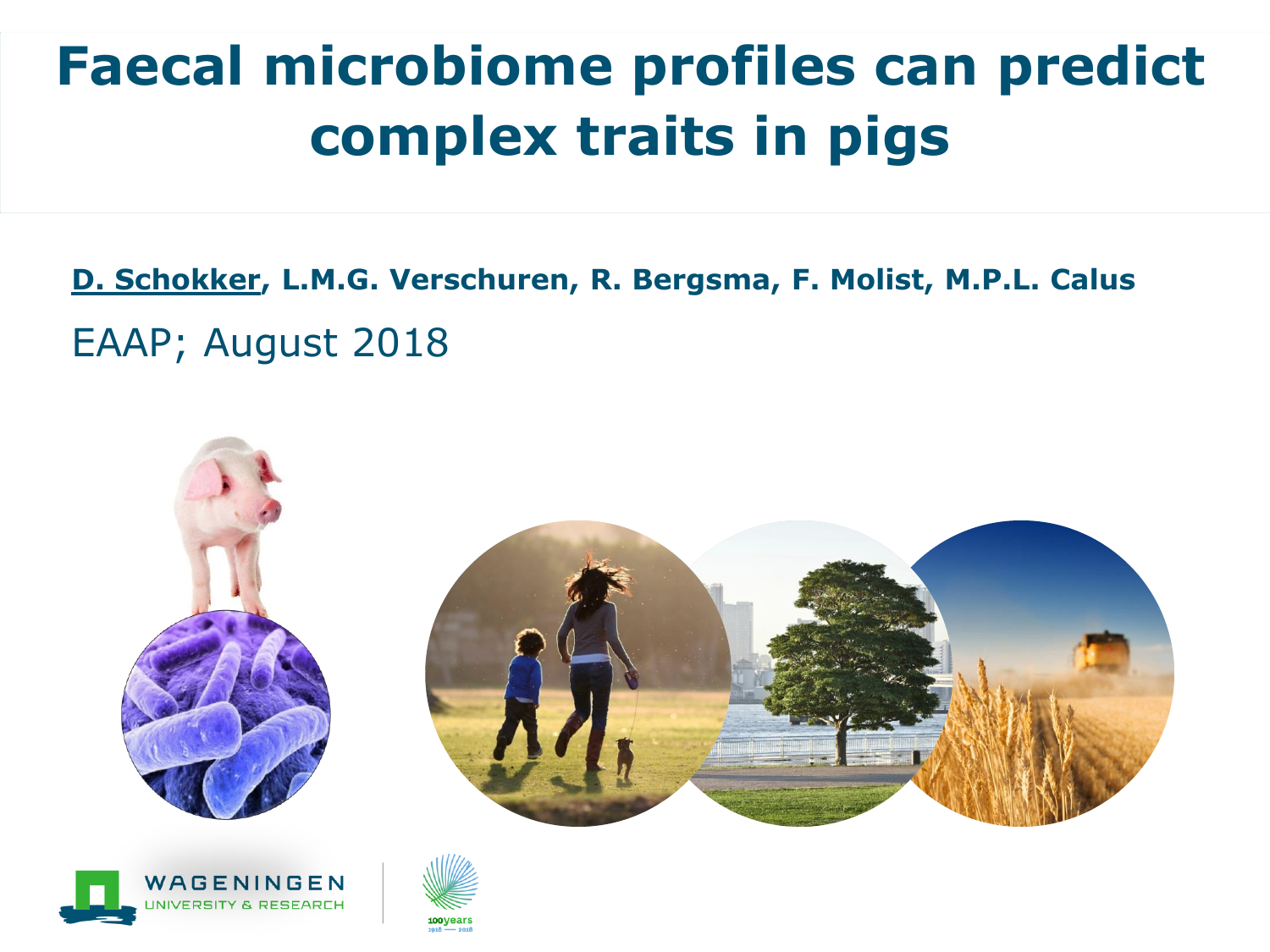## **Acknowledgements**









@DirkjanSchokker #wur\_abg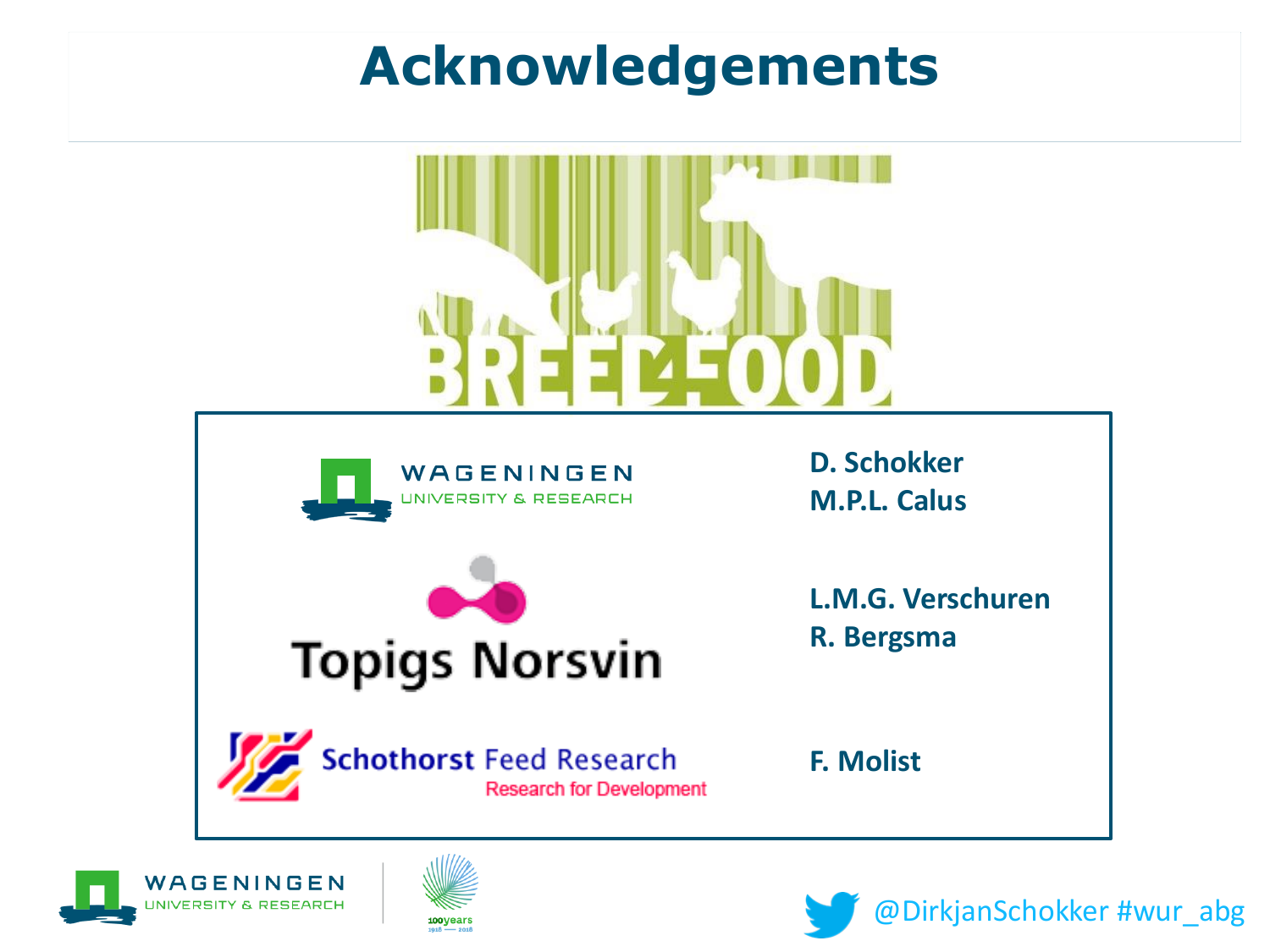# **Early life microbiota drive health and metabolic phenotypes**







@DirkjanSchokker #wur\_abg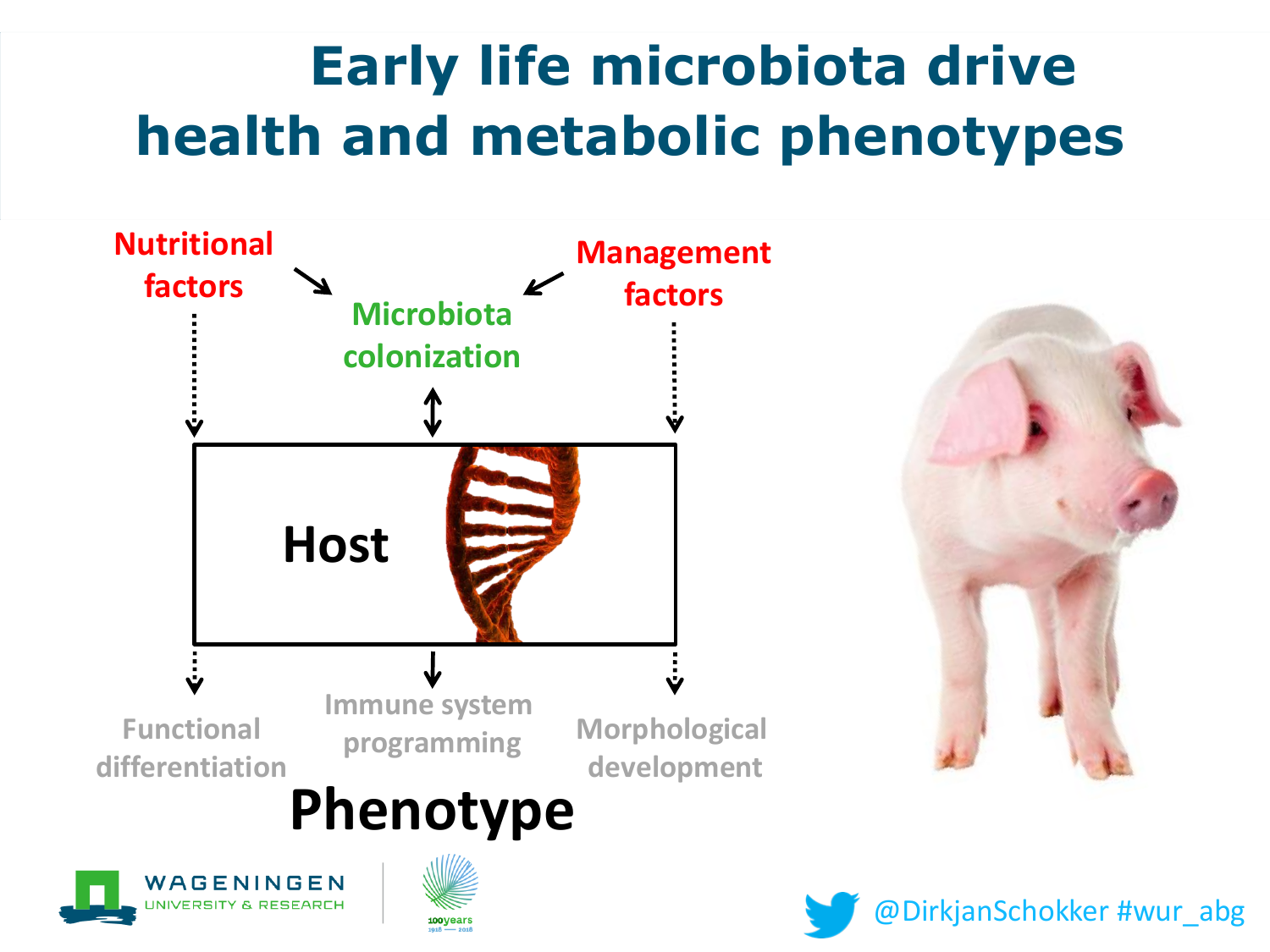## **Phenotypes <> complex traits**

■ Almost all phenotypes (traits) are quantitative or complex traits

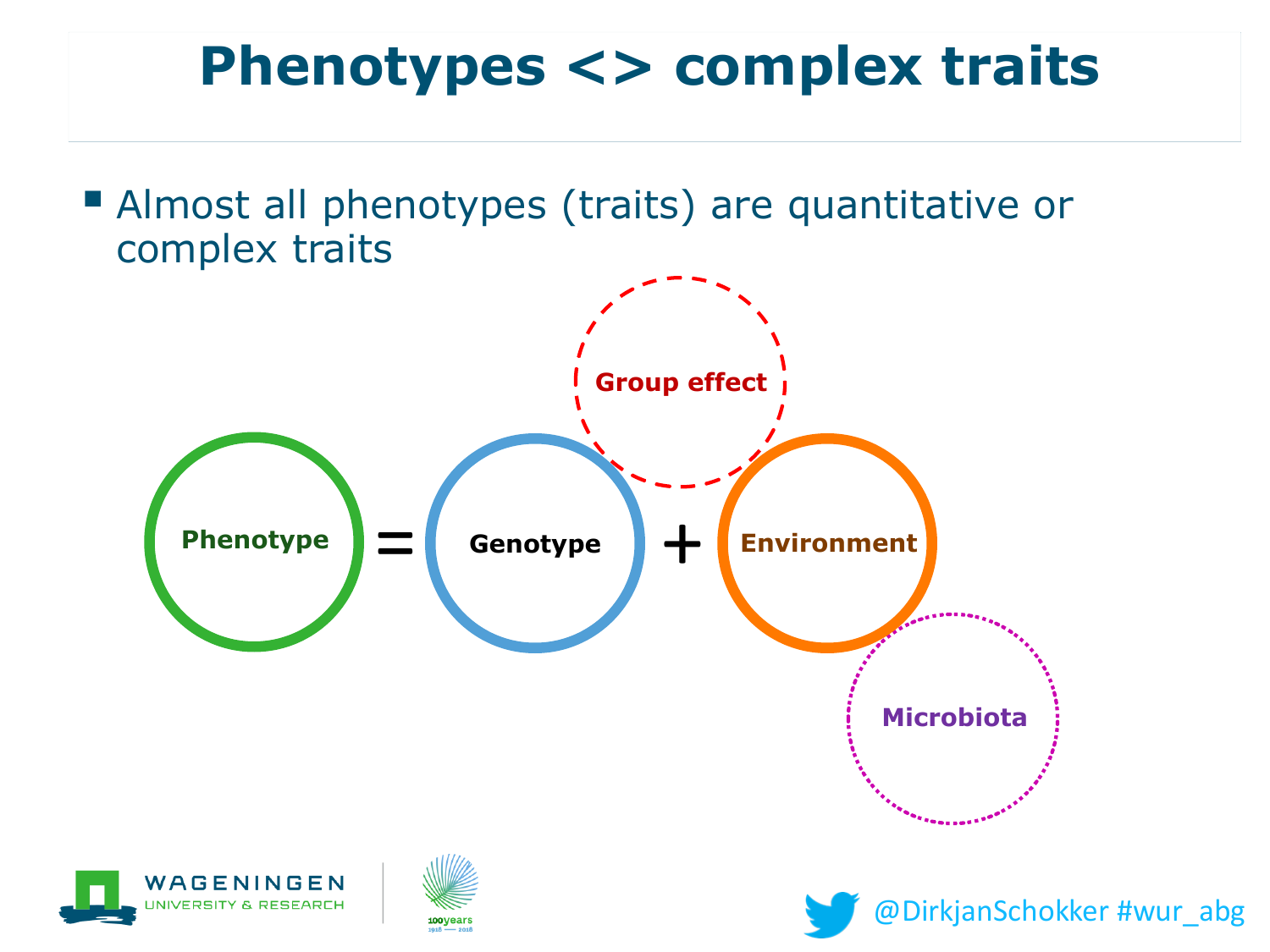## **Objective**

### Identify **faecal microbiota profiles** associated to **important economical traits** in pigs







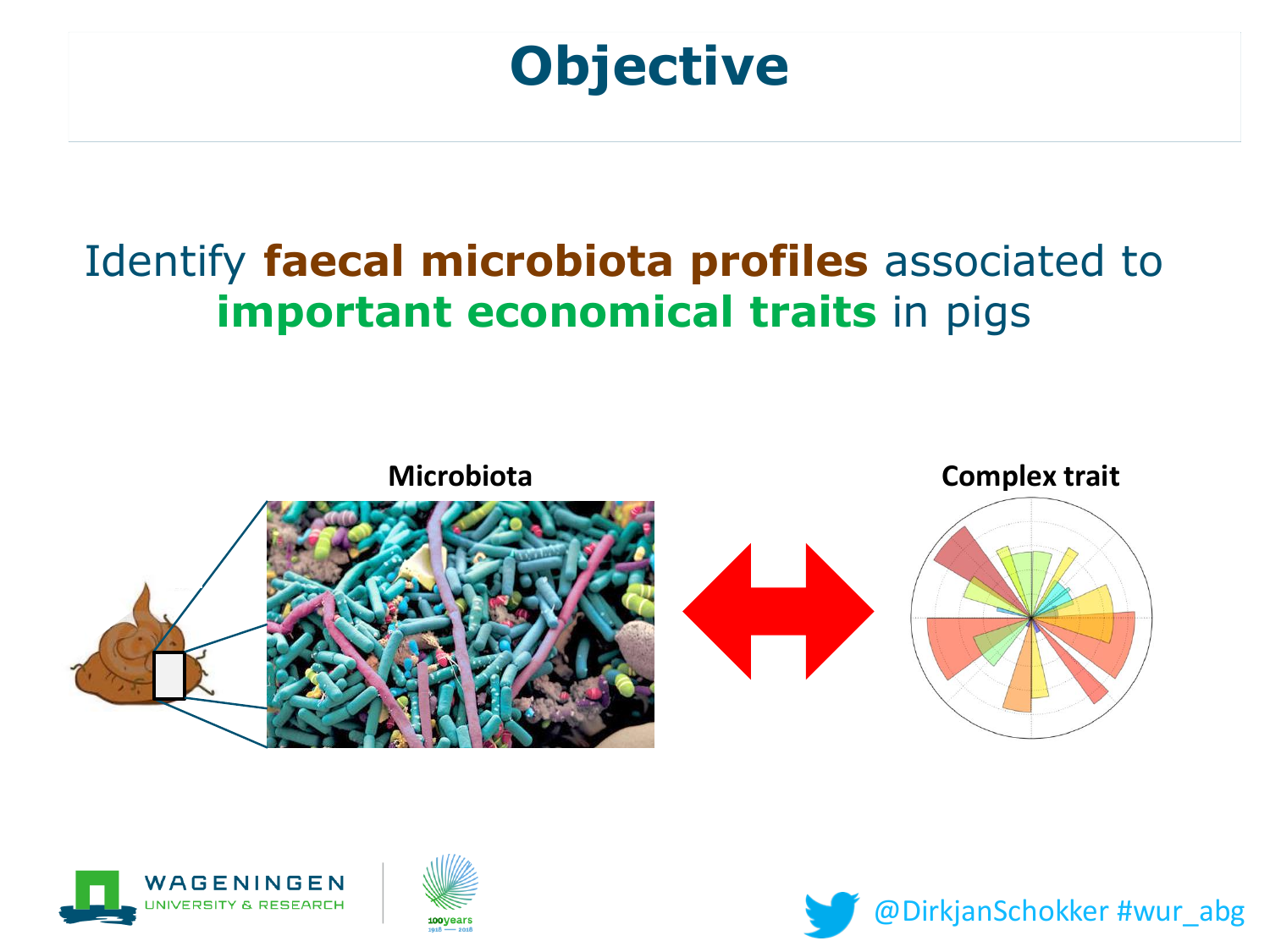### **Details of the dataset**

### **Three-breed crossed pigs**

- $\bullet$  S (LR x LW) or S (LW x LR)
- **Phenotypic data were available for 160 animals** 
	- Start ±23 kg Slaughter ±120 kg
	- 20 litters,  $\sim$  50%  $9/3$
	- 2 batches
	- $\bullet$  16 pens
- 2 Diets
	- Corn/soybean meal (CS)
	- Wheat/barley/by-products (WB)





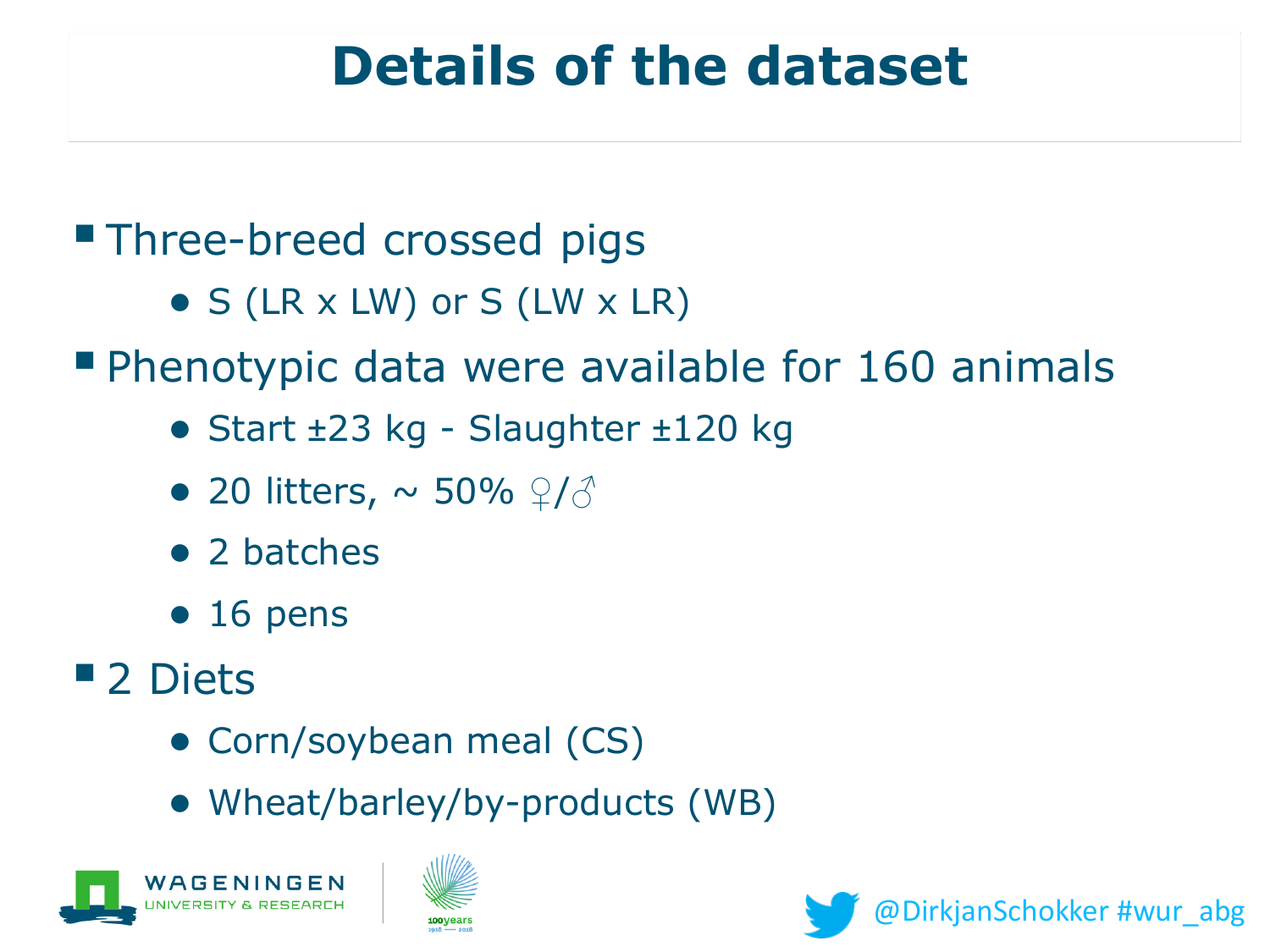# **Analysis – model (I)**

#### $\blacksquare$  Model:  $y = 1\mu + \textbf{fe} + \textbf{m} + \textbf{e}$

- $\bullet$  **y**  $=$  vector of phenotypes
- $\bullet$   $\mu$  = general mean
- **fe** = fixed effects (sex, diet & batch)
- **m** = vector of microbiotic predictions  $\sim N(0, M\sigma_m^2)$
- $\bullet$  **e**  $=$  vector of residuals

 $\blacksquare$  Compute  $m^2$  ("**microbiability**") as:  $m^2 = \sigma_m^2/(\sigma_m^2 + \sigma_e^2)$ 

■ Subsequently a leave-one out analysis was performed to test for significance





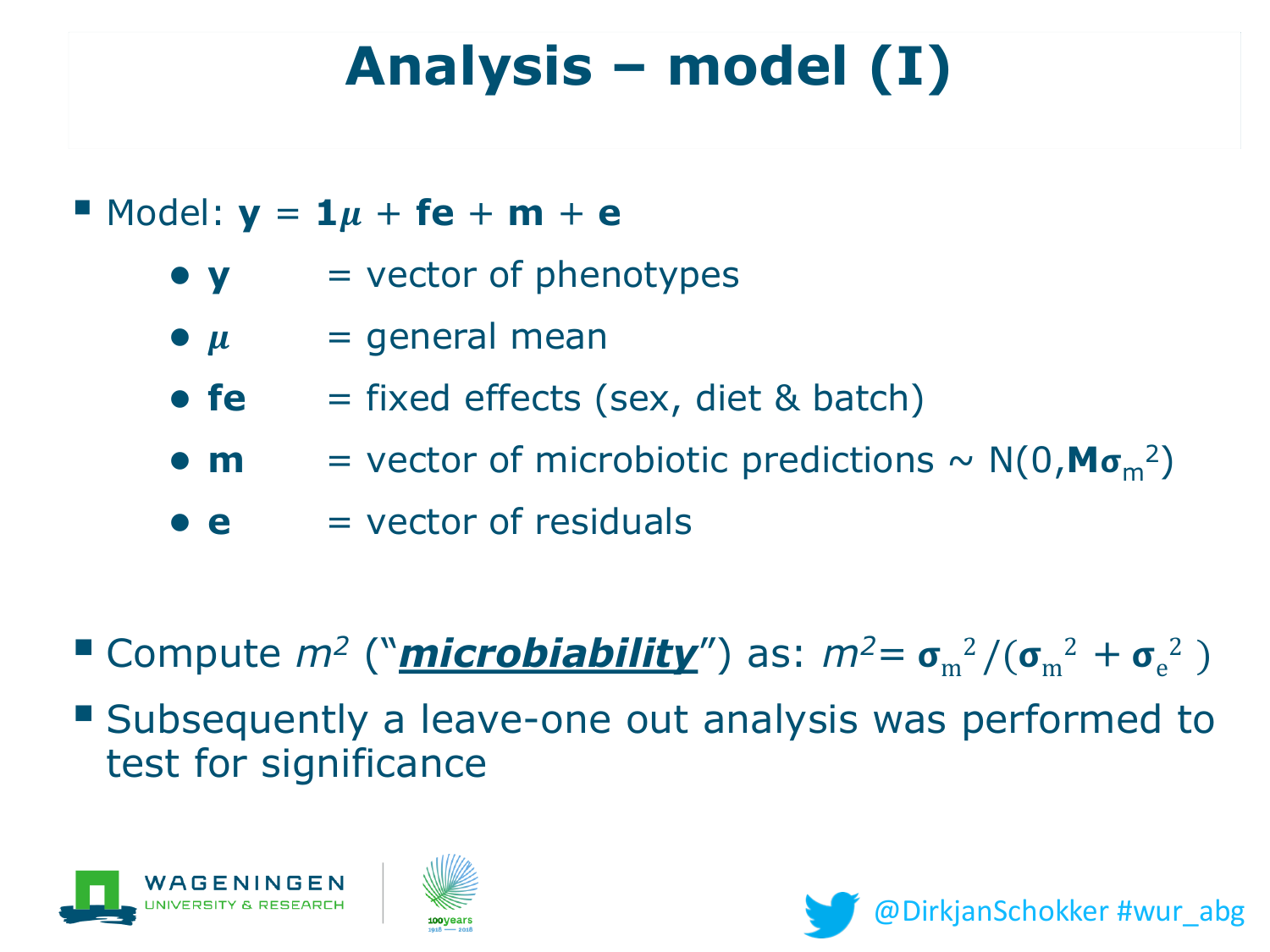# **Results (I)**

| Trait |  | <b>Sex Diet Microbiability Accuracy</b> |      |
|-------|--|-----------------------------------------|------|
| ADG   |  | $0.855$ $0.610$ $50\%$ (±13%)           | 0.36 |
| - 20  |  | <b>0.013</b> 0.822 60% ( $\pm$ 13%)     | 0.28 |

■ Only FI shows a significant effect of sex

- **E** High microbiability values
- **E** Here, we corrected for **batch** and not pen and litter (common environment)
- $\blacksquare$  Our next step  $\rightarrow$  implement this in the model





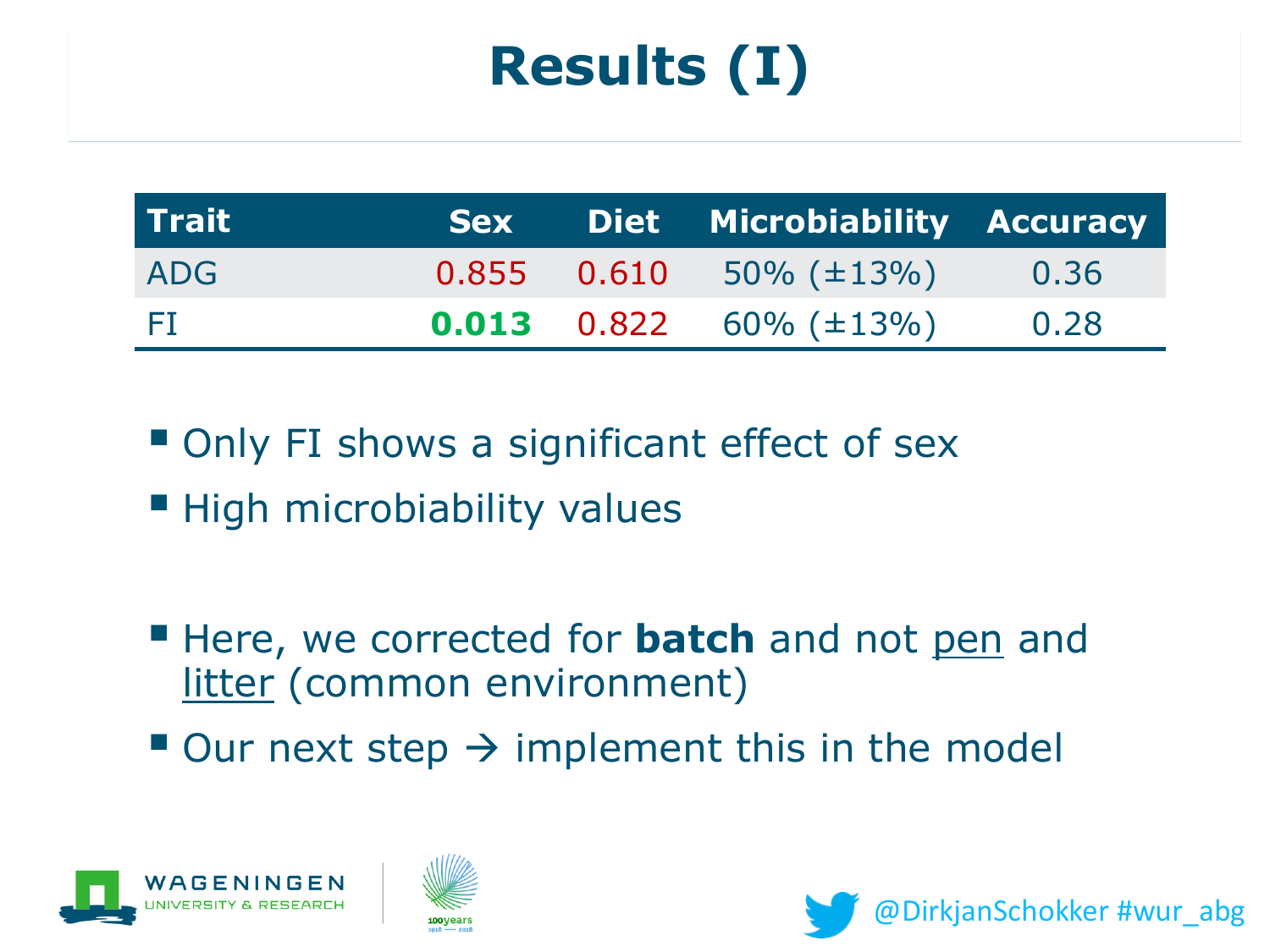# **Analysis – model (II)**

### $\blacksquare$  Model:  $y = 1\mu + \textbf{fe} + \textbf{m} + \textbf{c} + \textbf{e}$

- **y** = vector of phenotypes
- $\mu$  = general mean
- **fe** = fixed effects (sex, diet & pen)
- **m** = vector of microbiotic predictions  $\sim N(0, M\sigma_m^2)$
- **c** = vector of litter (common env.) effects
- **e**  $=$  vector of residuals

**E** Compute  $m^2$  ("**microbiability**") as:  $m^2 = \sigma_m^2/(\sigma_m^2 + \sigma_e^2)$ 





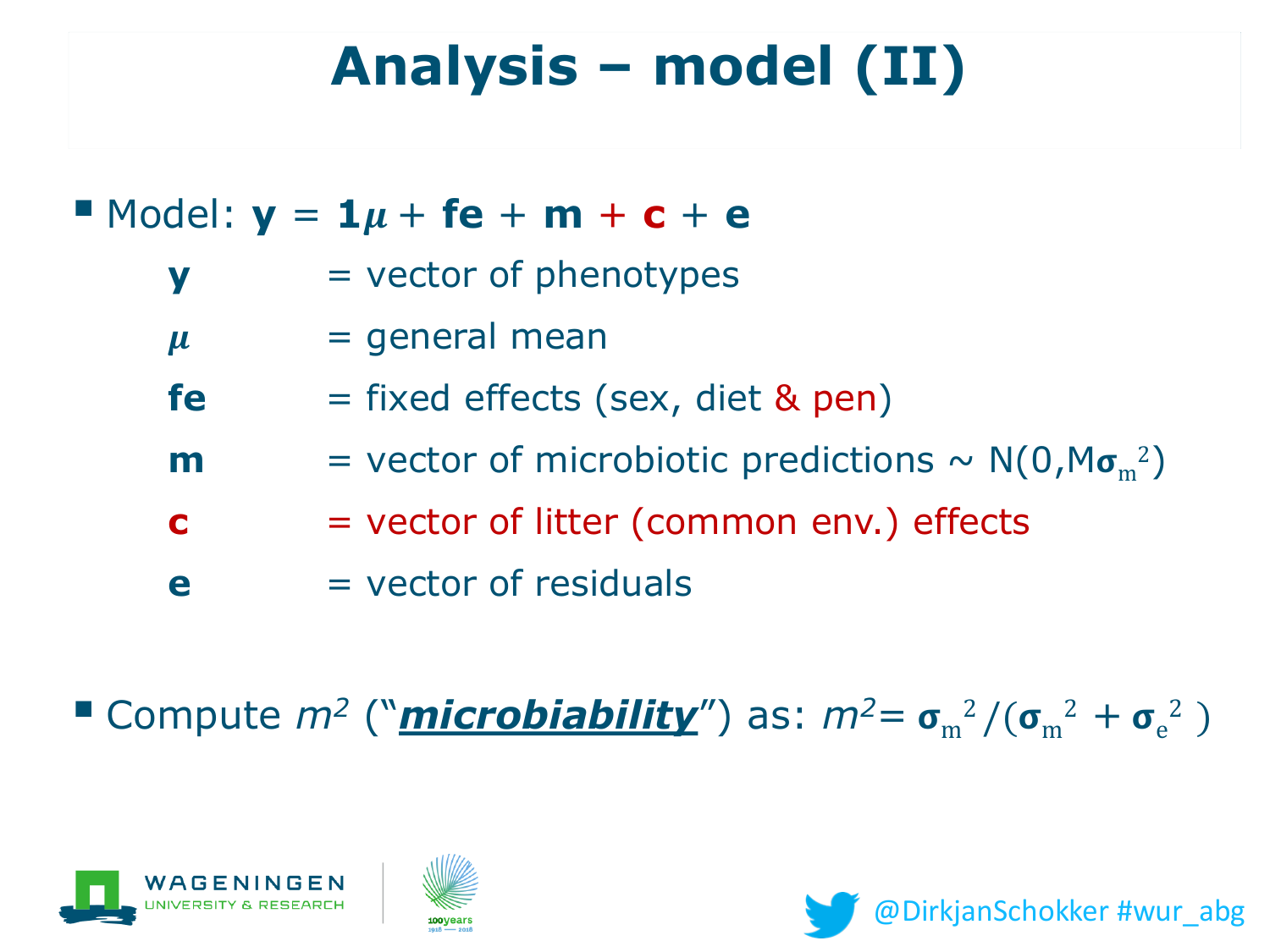# **Results (II)**

|        |  | Trait Sex Diet Pen Microbiability Accuracy |      |
|--------|--|--------------------------------------------|------|
|        |  | ADG $0.241$ $0.949$ $0.068$ $38\%$ (±13%)  | 0.08 |
| - FI - |  | <b>0.010</b> 0.576 0.206 23% ( $\pm$ 12%)  | 0.06 |

- ADG: Only trend for Pen
- **FI: Sex difference is still observed**
- Accuracies are not significantly different from 0
- Microbiability now in the range of 23-38%





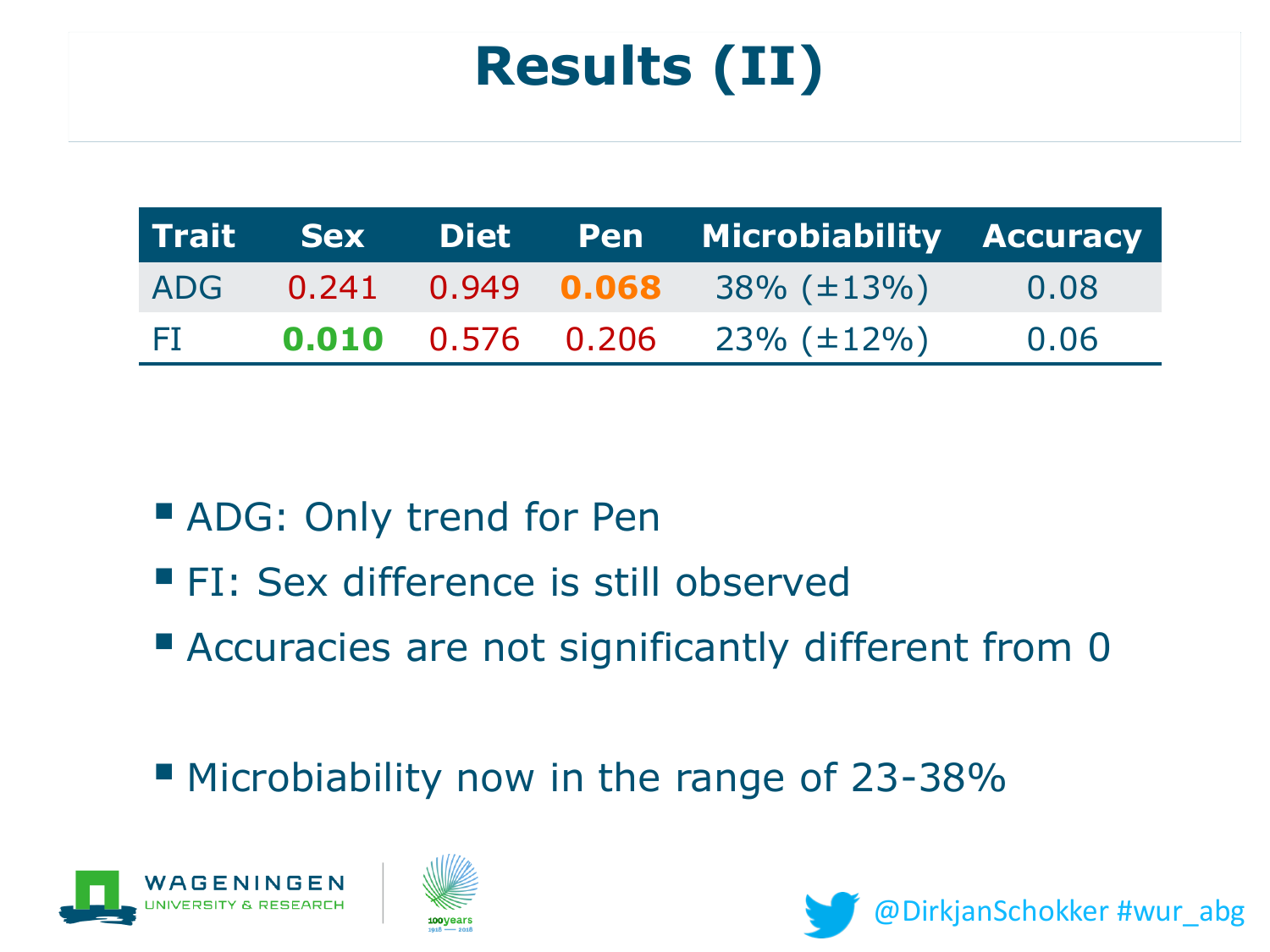## **Discussion**

#### ▪ **Phenotypes - complex traits**

- Novel traits (*deep phenotyping)* o Performance parameters (ADG & FI)
- Snapshot of microbiota data *vs.*  longitudinal performance data
- Possibility for health related traits or digestibility





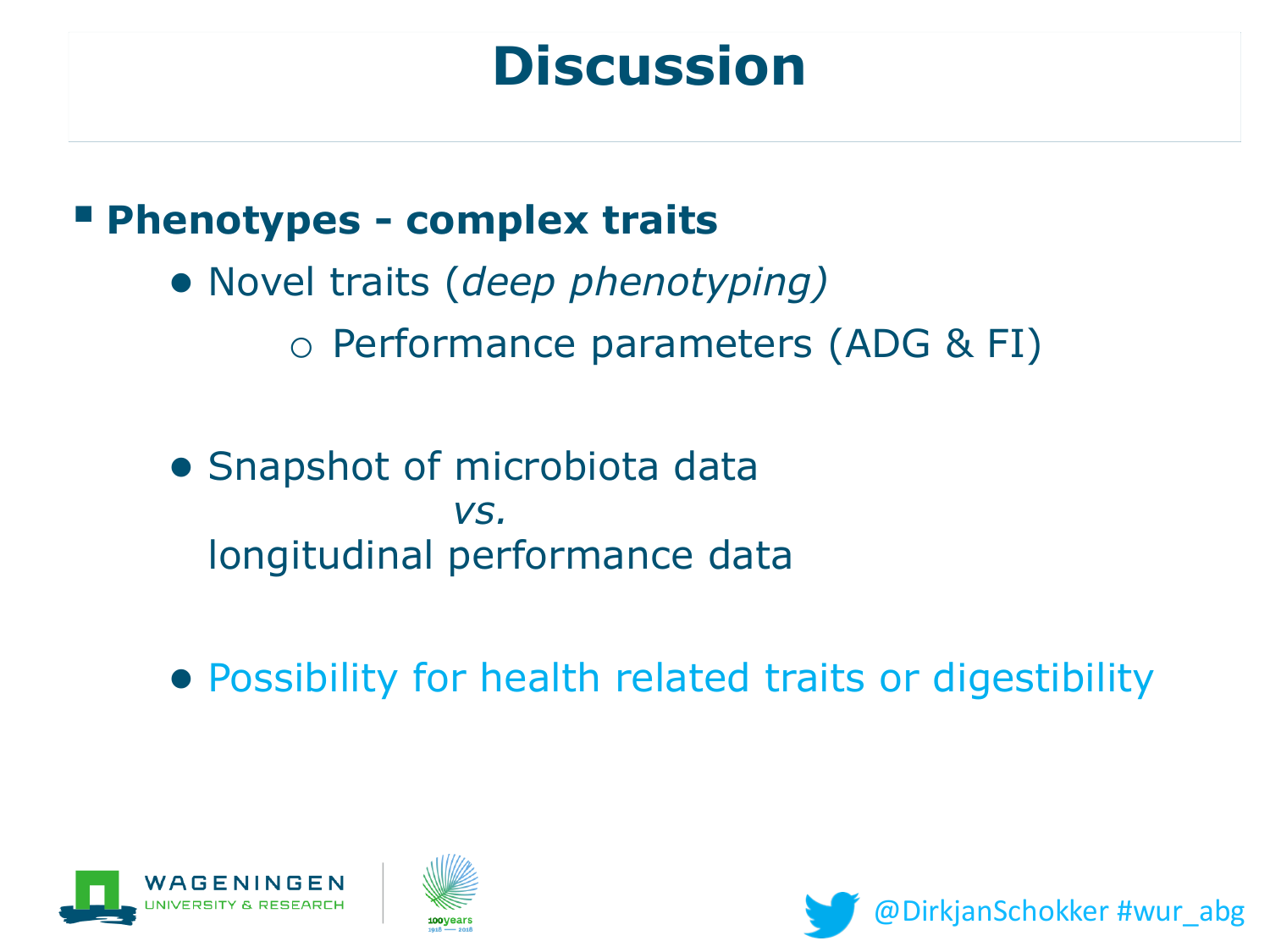## **Conclusions**

### ▪ *Microbiability* **– possibility for breeding**

- *m<sup>2</sup>* likely to be overestimated, because no animal genetic effect is included in the model
	- o Need higher number of animals for better prediction
- Costs for sequencing are still decreasing
- Possibility to acquire faecal microbiota samples longitudinally